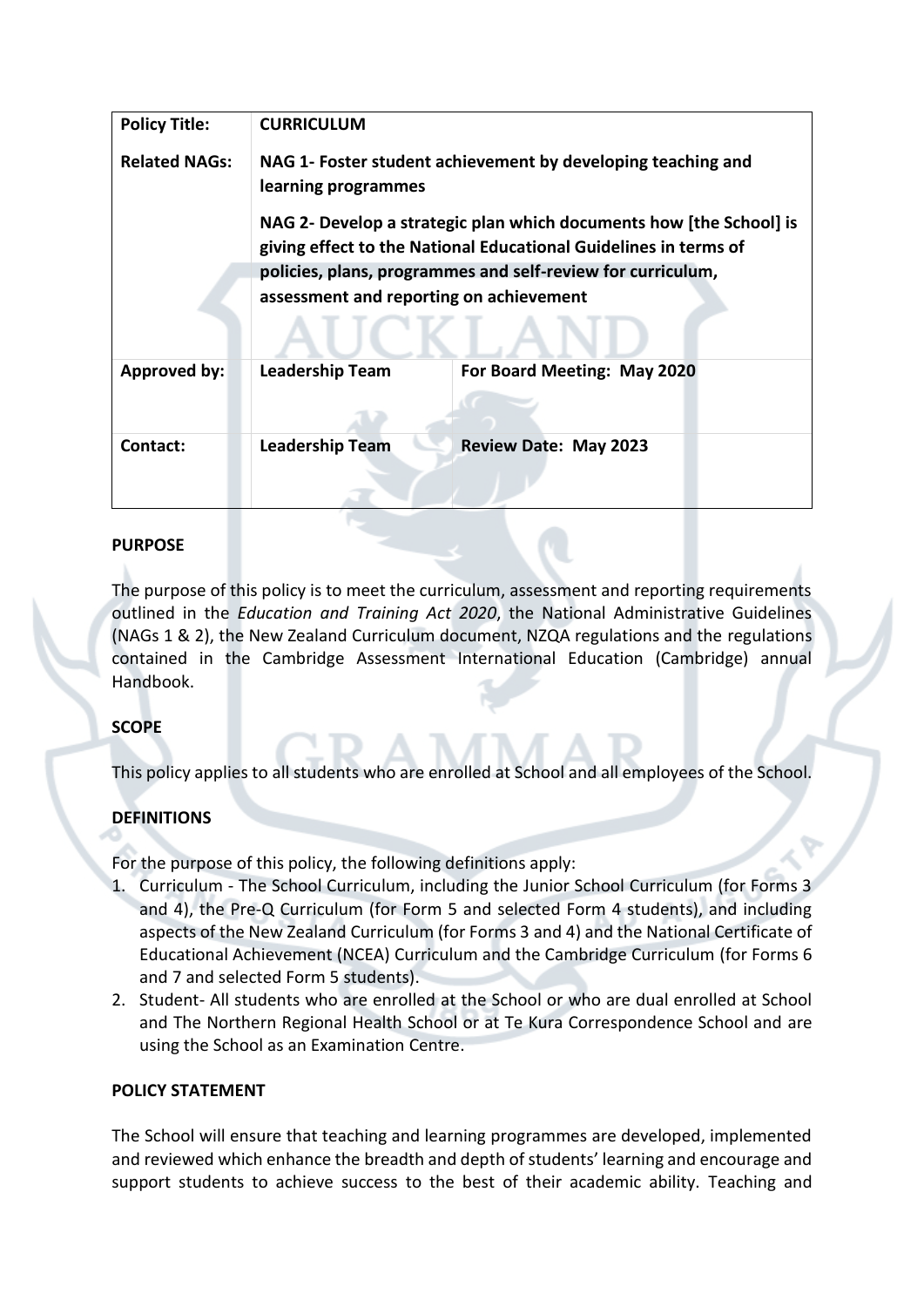Learning programmes will be guided and informed by the School's Strategic Plan, an ongoing programme of self-review and the evaluation of good quality assessment information.

#### **RESPONSIBILITIES**

The School will:

- 1. Meet the curriculum obligations prescribed by the *Education and Training Act 2020*, the National Administrative Guidelines (NAGs 1 & 2), and the New Zealand Curriculum document.
- 2. Ensure that the curriculum is implemented through teaching programmes developed by the Staff and monitored using School and external qualification framework criteria.
- 3. Recognise the needs and interests of students, the skills and qualifications of Staff and the aspirations and resources of the School community when specifying curriculum goals and objectives.
- 4. Prepare students for their transition from School to society by offering a range of subjects which meet the needs of students and the expectations of the School community. As the majority of the School's students transition to tertiary study at a university, the School's subjects and curriculum pathways will be developed in accordance with University Entrance regulations and the requirements of studying at university, while also acknowledging and catering for students who intend to transition into other tertiary institutions and/or the workplace.
- 5. Offer the School's Pre-qualification (Pre-Q) Curriculum and Assessment Programme as a primary pathway for Form 5 students (and selected Form 4 students in Mathematics). NCEA will be made available at Form 5 for a limited cohort of students selected by the School.
- 6. Offer the Dual Pathway in Forms 6 7, namely the Cambridge Assessment International Education and NCEA pathways and programmes to students. More able students, will also be encouraged to prepare for and enter NZQA Scholarship examinations.
- 7. Encourage excellence in teaching, make staff appointments and provide professional development to teachers which will enhance the quality of teaching and learning.
- 8. In consultation with the School's Māori community, develop and make known to the school's community policies, plans and targets for improving the progress and achievement of Māori students.
- 9. Have clearly defined procedures for:
	- Determining the range of subjects available, and assign Staff and students accordingly.
	- Reviewing the curriculum offered on a regular basis.
	- Enabling students to select subject options which provide them with an educational pathway appropriate to their needs and abilities.